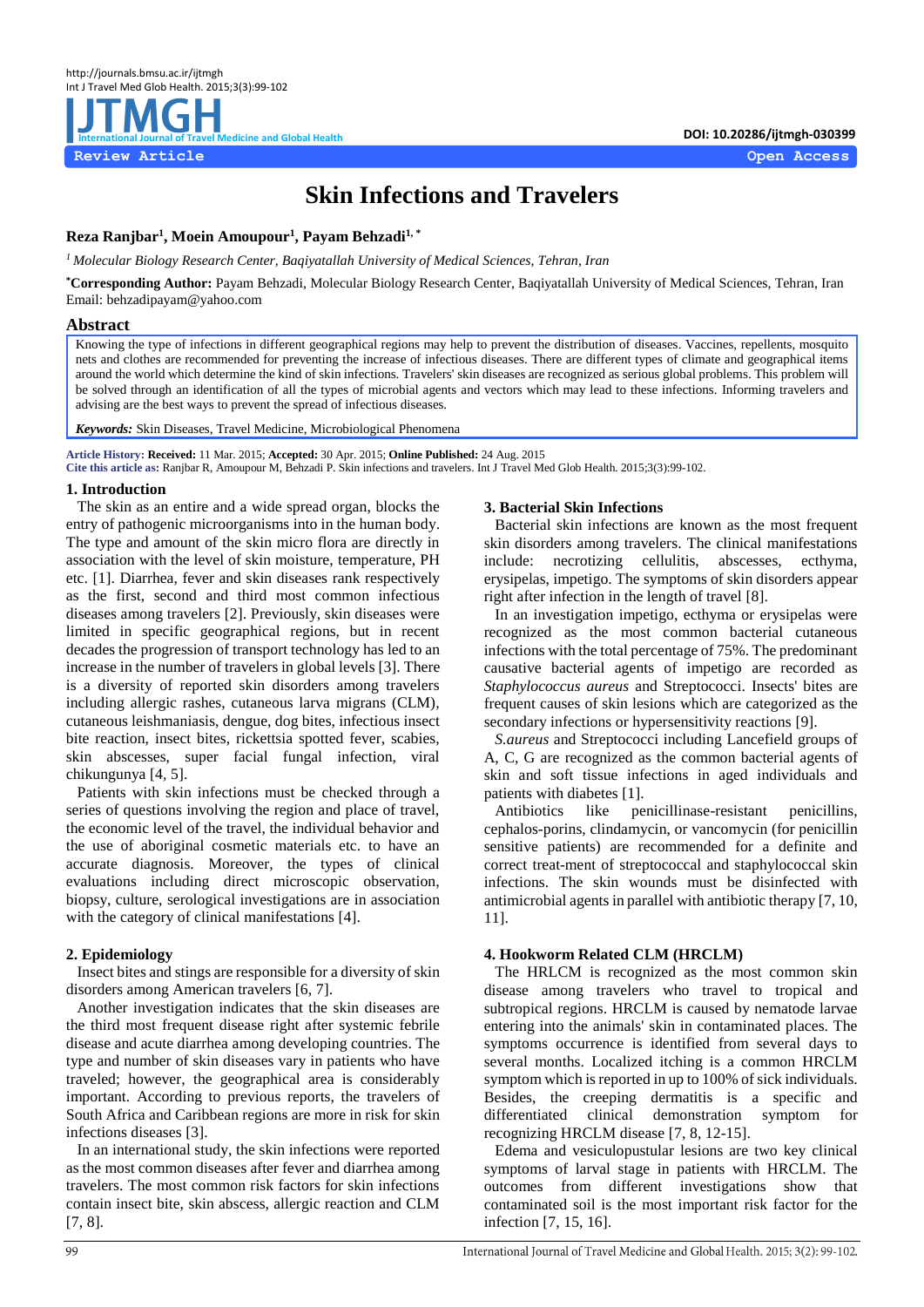The HRCLM symptoms often occur in buttocks, feet and tights and usually disappear in a limited range time of 14 days to 2 months. Therefore the clinical diagnostics, clinical manifestations and travel history all together are invaluable items for determining HRCLM. Albendazole, ivermectin (oral consumption) and hiabendazole (topical use) are reported as effective antibiotics for treating the management of HRCLM [\[7,](#page-3-6) [9,](#page-3-8) [12,](#page-3-11) [15\]](#page-3-12).

#### **5. Insect Bites and Stings**

Different types of insects with a wide range of bites and stings are seen worldwide. They belong to a special geographical region with their specific life cycles and hosts. The most involved insects with bites include bedbugs, fleas, midges, mosquitoes, sand flies and tsetse. The strength of the host immune system determines the severity of infections and the appearance of allergic reactions. Furthermore, the biochemical and immunological responses differ from person to person. These factors determine the situation of infectious diseases in the form of transitional or long-term period [\[4,](#page-3-3) [6\]](#page-3-5).

Most insect bites are not painful excluding tsetse and midge bites. People usually are bitten in rural areas and tourism camps. Any contact with animals during the travel may lead to skin infections due to insect bites. In most cases, the bitten areas of skin are accompanied with a release of histamine and sudden inflammations as the natural responses of the immune system in people with severe allergic reactions. Uncovered body parts in travelers are the best points to be bitten by the insects. Studies show that flying insect bites are identified by their cluster patterns while reptiles' bites are detected throughout their linear forms. The itching rounded trace of insects bite is generally accompanied by a central red dot and a pink color peripheral zone involving an area between 1 and 5 cm in diameter. A series of evidences such as travel history, clinical symptoms and histological examination in association with patients may lead to qualified diagnostic results for identifying skin infectious diseases. The use of insect repellents, mosquito nets, and wearing suitable clothes are the best choices to prevent being bitten by infected insects. Consumption betamethasone and antihistamine are recommended for a rapid and definite treatment [\[4\]](#page-3-3).

# **6. Tsetse Fly Bite**

The skin as an entire and a wide spread organ, blocks the entry of pathogenic microorganisms into in the human body. The type and amount of the skin micro flora are directly in association with the level of skin moisture, temperature, pH etc. Diarrhea, fever and skin diseases rank respectively as the first, second and third most common infectious diseases among travelers. Previously, skin diseases were limited in specific geographical regions, but in recent decades the progression of transport technology has led to an increase in the number of travelers in global levels [\[3\]](#page-3-2). There is a diversity of reported skin disorders among travelers including allergic rashes, cutaneous larva migrans (CLM), cutaneous leishmaniasis, dengue, dog bite, infectious insect bite reaction, insect bites, rickettsia spotted fever, scabies, skin abscesses, super facial fungal infection, viral chikungunya [\[1,](#page-3-0) [2,](#page-3-1) [4\]](#page-3-3).

Patients with skin infections must be checked throughout a series of questions involving the region and place of travel, the economic level of the travel, the individual behavior and the use of aboriginal cosmetic materials etc. to have an accurate diagnosis. Moreover, the types of clinical evaluations including direct microscopic observation, biopsy, culture, serological investigations are in association with the category of clinical manifestations [\[4\]](#page-3-3).

### **7. Abscesses**

Individual hygiene and economic situation of travelers determine personal health conditions. Moreover, insect bites and trauma are two significant environmental factors for the appearance of abscesses. In recent years, travelers get more abscesses. *Staphylococcus aureus* is recognized as a common bacterial agent for traveler's abscesses. The abscesses caused by panton-valentine leukocidin toxin producing strains of *S.aureus* may be treated by drainage. Antibiotic therapy is suggested for people who are considered the carriers of *S.aureus* on their skin or within their noses [\[4,](#page-3-3) [17\]](#page-3-14).

# **8. Cutaneous Leishmaniasis**

*Leishmania* genus is an obligate intracellular protozoon which may lead to leishmaniosis. Although, there are different types of leishmaniosis, cutaneous leishmaniosis is a common skin infection among travelers who travel to tropical and sub-tropical regions such as the Middle East countries, Southern Europe, and Latin America. This infection is transmitted by Sand flies [\[7,](#page-3-6) [18-20\]](#page-3-15).

Skin wounds and lesions with or without pain, generally appear in a period of weeks, months or years. Sometimes, satellite lesions are demonstrated around central main wounds which are useful for clinical diagnosing. The wounds are often limited by themselves. A series of clinical demonstrations, diagnostic tools like PCR, culture, and direct microscopy and travel history are needed for accurate diagnosis. Insect repellents, mosquito nets, long sleeves and long pants are necessary for protecting travelers from being infected. Amphotericin B, and miltefosine are appropriate antibiotics for treatment [\[18-20\]](#page-3-15).

# **9. Myiasis**

Myiasis, a tropical and sub-tropical disease occurred by diptera fly larvae is common among animals (vertebrates) and humans. Furuncular myiasis is recognized as travelers' skin infectious disease which is transmitted by *Cordylobia anthropophaga* larvae and *Dermatobia hominis* larvae in Africa and Latin America, respectively. Economic status and social behaviors of travelers are significant risk factors for being infected by myiasis. This kind of skin infection has been ranked fifth among travelers' skin diseases around the world. Clinical symptoms of myiasis depending on larvae types are varied from 7 to 21 days. The use of ivermectin and performing surgery are recommended for a definite treatment [\[7,](#page-3-6) [21-24\]](#page-3-16).

# **10. Tungiasis**

Tungiasis is an infectious disease caused by pregnant female sand fleas of *Tunga penetrans* (chigoe and jigger fleas). The fleas feed on warm blooded hosts and generally bite their feet. Therefore, walking with naked feet on contaminated soil and sand in tropical and sub-tropical areas such as Africa, Asia, the Caribbean zone, India and Latin America is recognized as a considerable risk factor. The bitten skin involves warty nodules and black centered papules. The clinical symptoms are appeared in a period of 7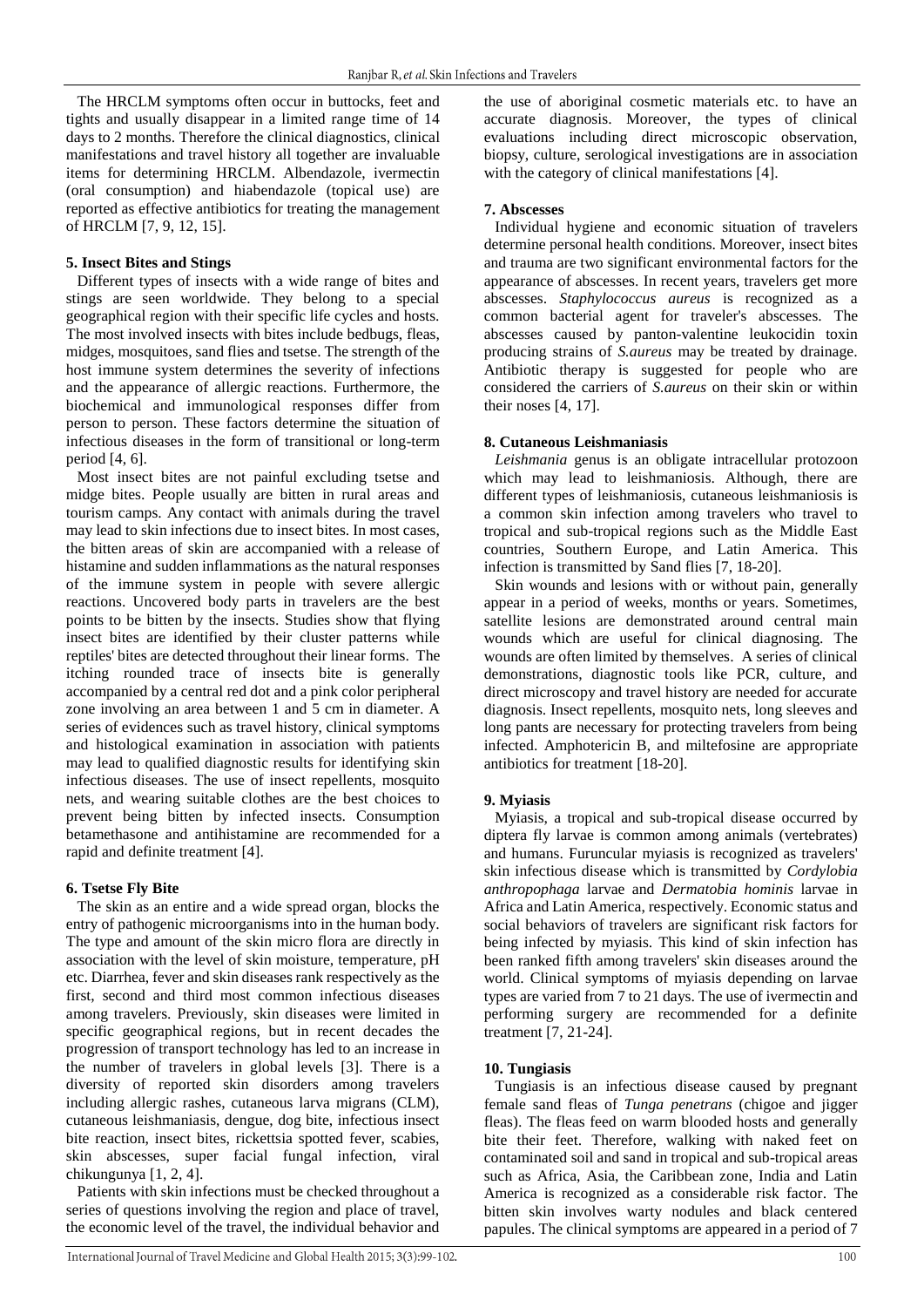to 40 days. Clinical demonstrations and morphological characteristics of fleas are suitable for the diagnosing tungiasis. A definite treatment is done by extraction of fleas [\[7,](#page-3-6) [22\]](#page-3-17).

# **11. Tick Bites**

Tick is a giant gobbler which feeds on humans' and animals' blood. The people who work with animals are predisposed for being bitten by ticks. Ticks are categorized into soft and hard bodied. Hard ticks are recognized as the most significant vectors for their bites. As the tick bites are not painful, there is no alert for notifying patients about disease transmission. Diseases like the African tick fever, the Rocky Mountain spotted fever, and the Lyme are transmitted by tick bites [\[4,](#page-3-3) [6\]](#page-3-5).

# **12. Lyme Disease**

The Lyme disease as a bacterial skin infection is caused by *Borrelia burgdorferi*; the bacterial agent is transmitted into the human host by *Ixodes* bites. In most cases, patients have no idea about the way of infection. Tropical and sub-tropical zones of South Scandinavia, Northern Mediterranean areas and etc. are recognized as an endemic foci for Lyme disease. The infection is reported from small groups of travelers [\[25-](#page-3-18) [27\]](#page-3-18).

Lyme disease clinical demonstrations include myalgia, arthralgia, fever, and headaches with rashes. The progression of the Lyme disease may lead to neurological disorders and cardiac malfunctions [\[25-27\]](#page-3-18).

The use of insect repellents, long sleeves, long pants, and socks is suggested for not being bitten.

Travel history, clinical manifestations and serological techniques are appropriate approaches for accurate diagnosis. Consumption of doxycycline ceftriaxone is recommended for a definite treatment [\[25-27\]](#page-3-18).

# **13. Mite**

Mite as a small arthropod is fed on different animals and mammals. Chickens, dogs, rats, mice and etc. are the main hosts, while humans are occasional hosts for mites. Burning and itching are two general manifestations of mites' bites. Antihistamines and betamethasone are recommended as proper choices for treatment [\[4,](#page-3-3) [6\]](#page-3-5).

# **14. Scabies**

Human scabies is an infection caused by the *Sarcoptes scabiei* mite. Scabies demonstrations are accompanied by a severe itching. The female mites may lead to infection in their hosts. The mite eggs and its feces are responsible for significant allergic reactions on the host's skin. Intense itching usually appears at night [\[4,](#page-3-3) [28\]](#page-3-19).

The scabies symptoms are observed on different parts of the skin particularly burrow wounds on wrist, trunk and genitals areas. The severe or crusted scabies is in association with skin infestation by hundreds of female mites. The clinical manifestation included widespread crusted plaques on trunk area, erythema, and itching. The infection is often observed in aged individuals and people with a defective immune system. Observation of extracted mites within isolated samples in the presence of aforementioned clinical demonstrations confirms the disease of scabies [\[4,](#page-3-3) [28\]](#page-3-19).

Permethrin (5%) or Malathion (0.5%) are suitable choices for treatment. The topical use of aforementioned agents must be done by the family members and they must be exposed

from the neck down. For treating crust scabies, the oral consumption of ivermectin is recommended. The use of ivermectin in young children (under 2 years) and pregnant women is forbidden. In parallel with treatment, bed covers and underclothes must be washed. The itchy skin is normally treated in a period of 30-40 days [\[4,](#page-3-3) [29\]](#page-3-20).

# **15. Skin Disorders in Association with Usual Systemic Febrile Illness**

# **15.1. Arboviral Infectious Diseases**

Arboviral infectious diseases have been increased throughout the raise up of dengue and chikungunya viruses' infections among travelers. Arthropods are the most important vectors for the aforementioned viral infectious agents [\[7\]](#page-3-6).

# **15.2. Dengue**

Mosquitoes are well known vectors for quick spread of dengue viruses. Today, the expansion of dengue viruses is seen in rural and urban areas in different geographical regions including Africa, the tropical climates of Asia, Latin America, and the Mediterranean zone [\[30\]](#page-3-21).

*Aedes* mosquitoes are recognized vectors of dengue viruses. The dengue fever's main symptoms involve a sudden appearance of fever, rash, headache, and myalgia etc. which are usually revealed within 2-4 days. The detection of infection must be performed in the earliest time. The serological tests are used for the identification of dengue fever [\[3,](#page-3-2) [31\]](#page-3-22).

# **15.3. Chikungunya**

The Chikungunya virus is the causative agent of a systemic febrile illness with some skin disorders. The virus vector is *Aedes* mosquitoes. The Chikungunya virus has the same geographical distribution as the dengue virus [\[32\]](#page-3-23).

There are some similarities between the dengue fever and the chikungunya virus disease including sudden high fever and erythematous rash. Therefore, the clinical manifestations of both infections are close. The particular demonstration relating to the chikungunya infection is polyarthritis which may continue several months with some disability. In few cases, some abnormalities such as heart failure, variable hypertension, acute renal failure, hepatitis, etc. may occur. Complications relating to the infection are more usual in elderly patients. Cell culture, PCR and serological assays are the most common techniques for detecting the Chikungunya virus. The use of nonsteroidal anti-inflammatory and steroid drugs is recommended for treatment [\[3,](#page-3-2) [32,](#page-3-23) [33\]](#page-3-24).

# **15.4. Rickettsiosis and Scrub Typhus**

Rickettsiosis is known as a common zoonotic bacterial infection among travelers. The infection is transmitted to human hosts by arthropod vectors. Rickettsiosis is an urgent disease which is generally accompanied by fever and diffuse rash. In some reports, organ failures and mortality among infected people are recorded. A type of rickettsiosis is occurred due to the African tick bite fever [\[34,](#page-3-25) [35\]](#page-3-26).

The disease is caused by the bacterial agent of *Rickettsia africae* which its vector is the cattle tick of *Amblyomma*. The infection is endemic in some regions of Africa and the Caribbean. The clinical manifestations include fever, headache, neck myalgia, scars, and occurrence of maculopapular or vesicular rash [\[7,](#page-3-6) [34,](#page-3-25) [36\]](#page-3-27).

# **15.5. Different Types of Rickettsiosis in Infected Travelers**

*Rickettsia conorii*, the Mediterranean spotted fever microbial agent is an endemic disease recognized in the Euro-Mediterranean region, Africa and Asia. This disease is